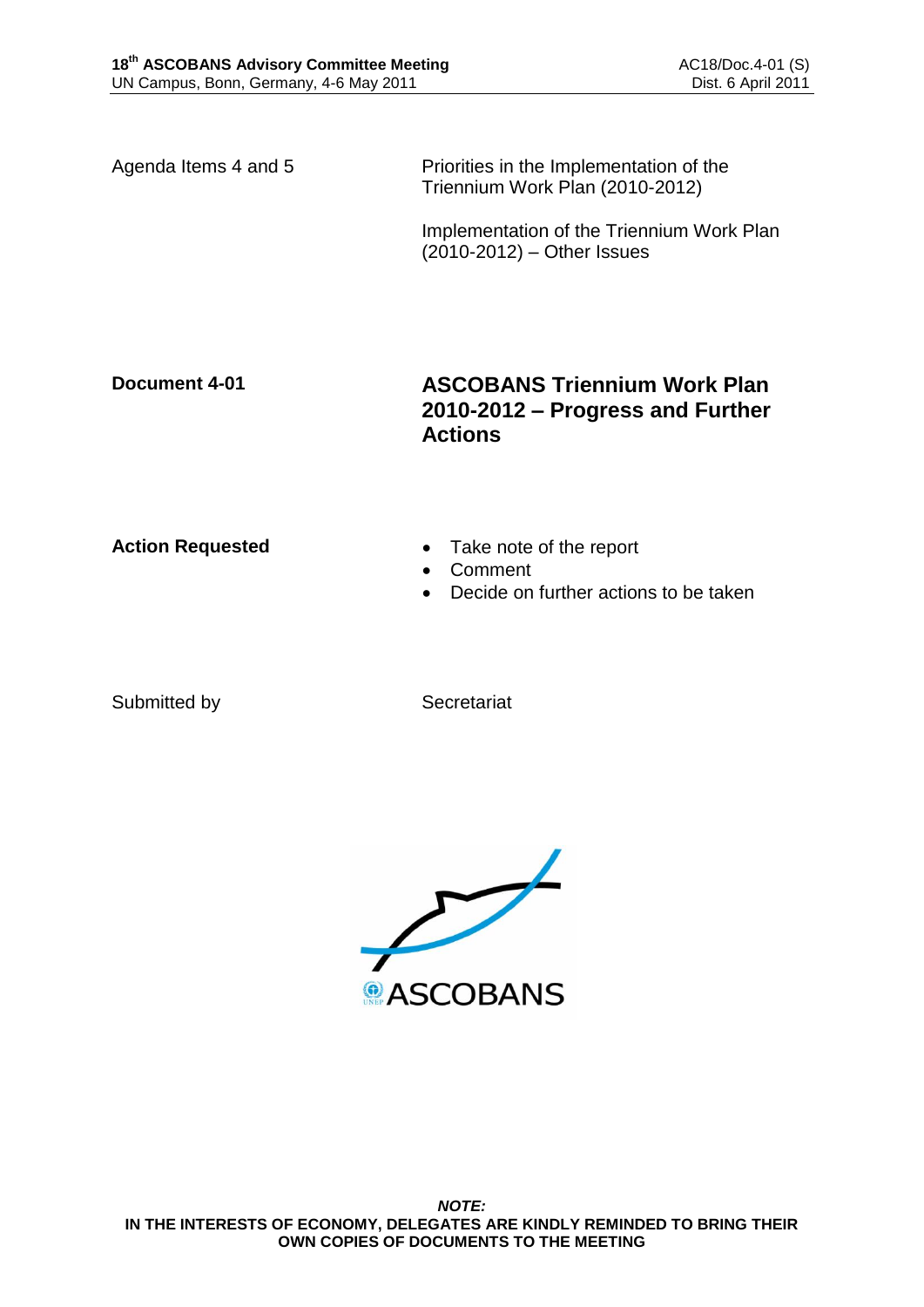## **Secretariat's Note**

- 1. This document contains an overview of action points for the current triennium of activity of ASCOBANS, covering the work of the Secretariat, the Advisory Committee and Parties, as adopted by the 6<sup>th</sup> Meeting of the Parties. It also indicates what progress has already been made in the implementation of the individual activities.
- 2. Throughout the 18<sup>th</sup> Advisory Committee Meeting, guidance on further action required for each action will be requested. These will be included in a revised version of this document, to be annexed to the report of the meeting.
- 3. Parties are encouraged to enable the implementation of activities marked with an asterisk (\*) through voluntary contributions, as the budgetary provisions of the Agreement do not allow their satisfactory implementation.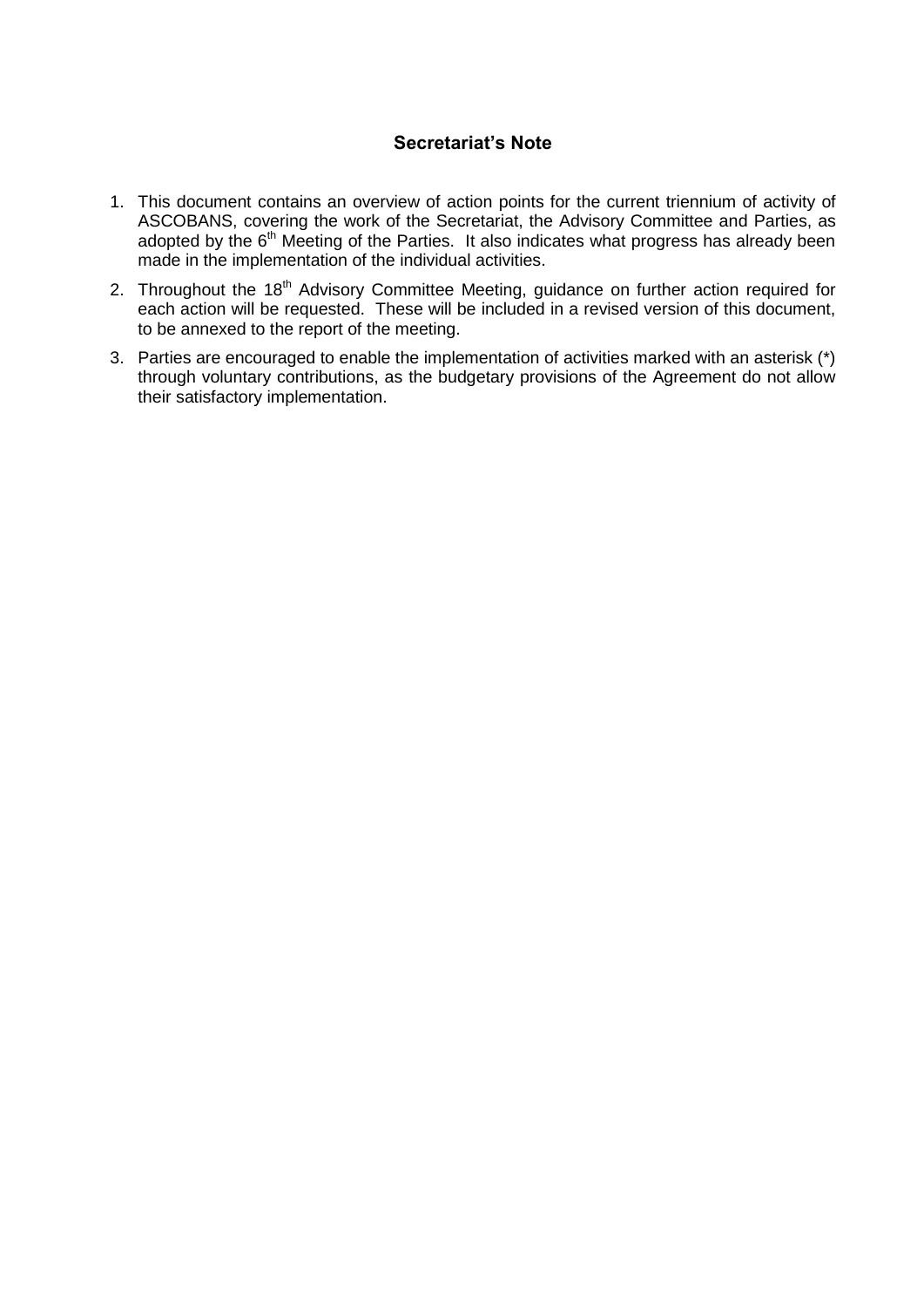# **ASCOBANS Triennium Work Plan 2010-2012 – Progress and Further Actions**

| <b>ACTIVITY TRIENNIUM WORK PLAN</b><br>2010-2012                                                                                                                                                                                                                                                                                                                                                                               | <b>ACTION BY</b>                 | <b>TIMING</b> | <b>LINKS TO</b><br>AGREEMENT,<br><b>CONSERVATION</b><br><b>AND</b><br><b>MANAGEMENT</b><br><b>PLAN AND</b><br><b>STRATEGY PAPER</b> | <b>PROGRESS MADE</b>                                                                                                                                                                                                                                                                                                                             | <b>FURTHER ACTION</b><br><b>REQUIRED</b>              |
|--------------------------------------------------------------------------------------------------------------------------------------------------------------------------------------------------------------------------------------------------------------------------------------------------------------------------------------------------------------------------------------------------------------------------------|----------------------------------|---------------|-------------------------------------------------------------------------------------------------------------------------------------|--------------------------------------------------------------------------------------------------------------------------------------------------------------------------------------------------------------------------------------------------------------------------------------------------------------------------------------------------|-------------------------------------------------------|
| <b>Conservation Issues</b>                                                                                                                                                                                                                                                                                                                                                                                                     |                                  |               |                                                                                                                                     |                                                                                                                                                                                                                                                                                                                                                  |                                                       |
| Review annually and as far as<br>possible in conjunction with EU,<br>ICES and IWC, new information on<br>bycatch and make recommendations<br>to Parties and other relevant<br>authorities for further action. This<br>should include information provided<br>by Parties and Range States on the<br>implementation, efficacy and impacts<br>of measures introduced to reduce<br>bycatch, and on effort in relevant<br>fisheries | AC (supported by<br>Secretariat) | Annually      | Proposed strategic<br>priority in the<br>Strategy paper                                                                             | Global CMS study on effects<br>of bycatch in gillnets on<br>migratory species and<br>mitigation measures under<br>way; final report due in<br>September 2011<br>CMS ScC16/Inf.11 contains<br>information submitted by<br>Parties and organizations<br><b>Bycatch Working Group</b><br>established at AC17 (ToR<br>see Annex 9 of AC17<br>Report) | Working Group to report<br>to AC18                    |
| 2.<br>Continue to review annually<br>new information on pollution and its<br>effects on small cetaceans that<br>occur in the ASCOBANS area and,<br>on the basis of this review, provide<br>recommendations to Parties and<br>other relevant authorities                                                                                                                                                                        | AC                               | Annually      |                                                                                                                                     | Pollution Review 2010<br>Annex 12 of AC17 Report<br>Joint ECS/ ASCOBANS/<br>ACCOBAMS Workshop on<br><b>Pollution and Marine</b><br>Mammals held on 20 March<br>2011                                                                                                                                                                              | Pollution Review 2011<br>will be presented to<br>AC18 |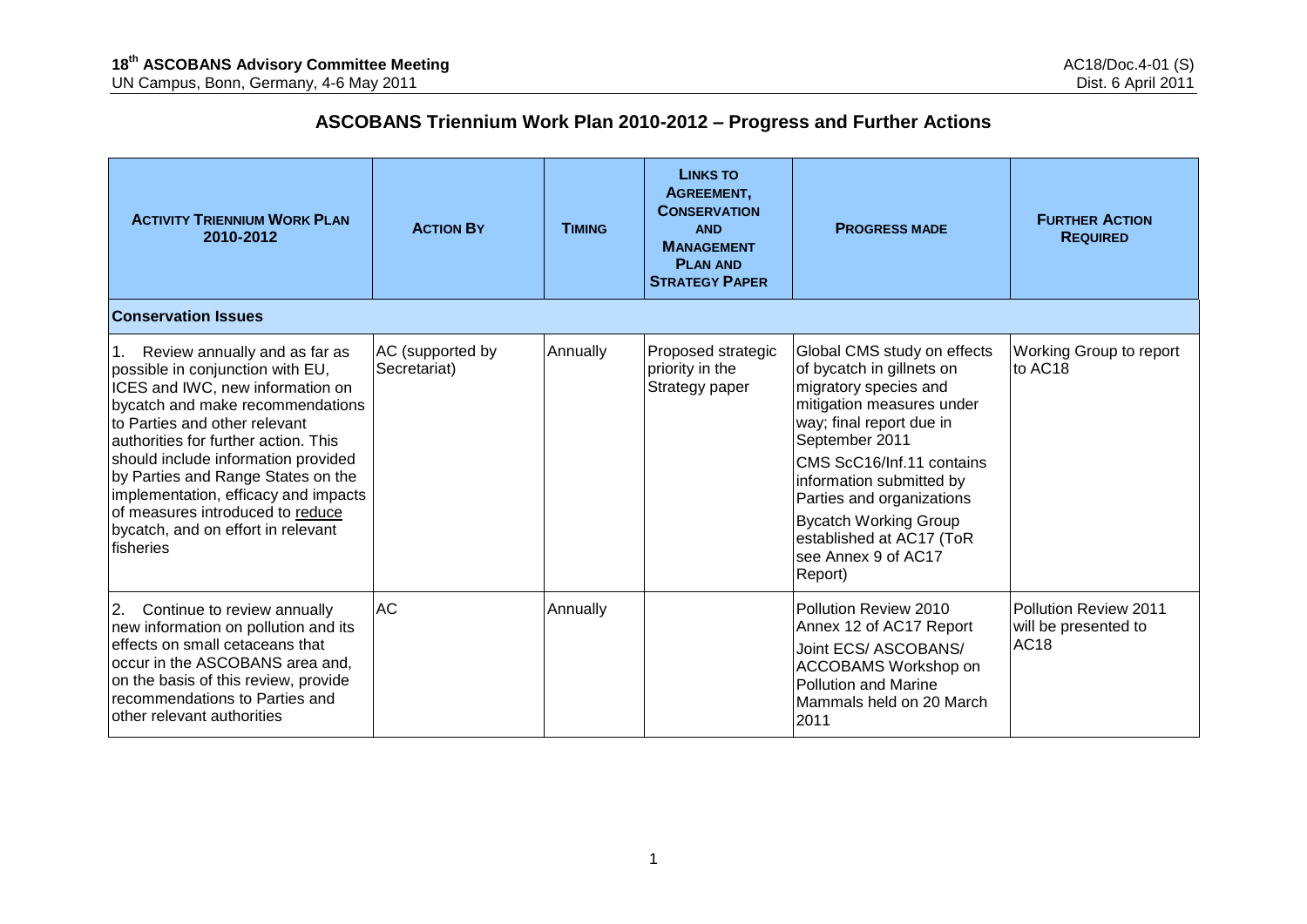| <b>ACTIVITY TRIENNIUM WORK PLAN</b><br>2010-2012                                                                                                                                                                                                                                                                                              | <b>ACTION BY</b>                 | <b>TIMING</b> | <b>LINKS TO</b><br>AGREEMENT,<br><b>CONSERVATION</b><br><b>AND</b><br><b>MANAGEMENT</b><br><b>PLAN AND</b><br><b>STRATEGY PAPER</b> | <b>PROGRESS MADE</b>                                                                                                                                                                                                                                                                                                                                                                                                                               | <b>FURTHER ACTION</b><br><b>REQUIRED</b>                                                                                                                  |
|-----------------------------------------------------------------------------------------------------------------------------------------------------------------------------------------------------------------------------------------------------------------------------------------------------------------------------------------------|----------------------------------|---------------|-------------------------------------------------------------------------------------------------------------------------------------|----------------------------------------------------------------------------------------------------------------------------------------------------------------------------------------------------------------------------------------------------------------------------------------------------------------------------------------------------------------------------------------------------------------------------------------------------|-----------------------------------------------------------------------------------------------------------------------------------------------------------|
| 3 <sub>1</sub><br>Continue to review the extent of<br>negative effects of sound, vessels<br>and other forms of disturbance on<br>small cetaceans and to review<br>relevant technological developments<br>and best practices with a view to<br>developing guidelines which Parties<br>may use to reduce disturbance by<br>noise                | AC (supported by<br>Secretariat) | Annually      | Proposed strategic<br>priority in the<br>Strategy paper                                                                             | Meeting between the chairs<br>of the ASCOBANS and<br><b>ACCOBAMS</b> noise working<br>groups and the Secretariat in<br>March 2011; possible joint<br>actions of the working<br>groups agreed<br>CMS ScC16/Inf.12 contains<br>information on national noise<br>guidelines<br><b>Intersessional Noise</b><br>Working Group established<br>at AC17<br>Map showing areas of high<br>risk of ship strikes prepared<br>by Peter Evans<br>(AC18/Doc.6-04) | Noise Working Group to<br>report on progress to<br><b>AC18</b><br>AC18 to endorse joint<br>activities of ASCOBANS<br>and ACCOBAMS noise<br>working groups |
| 4. Review new information, as far<br>as possible in co-operation with EU,<br>ICES and IWC, on cetacean<br>population size, distribution,<br>structure, and causes of any<br>changes in the ASCOBANS area<br>and based on implications for<br>conservation to make appropriate<br>recommendations to Parties and<br>other relevant authorities | <b>AC</b>                        | Annually      |                                                                                                                                     | Secretariat wrote to the<br>authorities of the Faeroe<br>Islands regarding the whale<br>hunt in early April 2011; no<br>response yet<br>Tabular summary of the<br>results of various trend<br>analyses in strandings,<br>sightings and bycatch<br>prepared by Peter Evans<br>(AC18/Doc.6-05)                                                                                                                                                       | AC to investigate actual<br>and potential effects of<br>climate change<br>distribution shifts                                                             |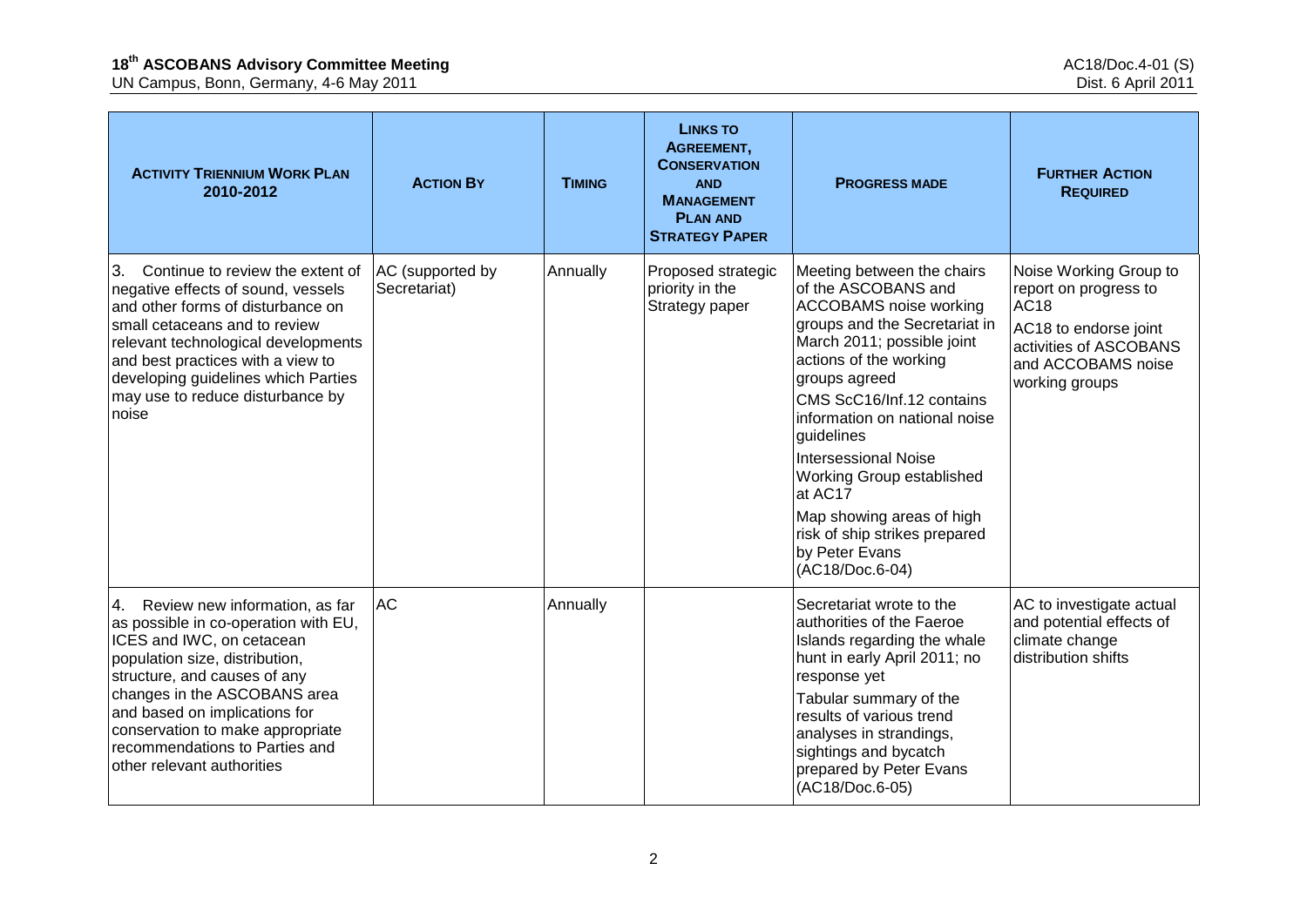| <b>ACTIVITY TRIENNIUM WORK PLAN</b><br>2010-2012                                                                                                                                                                                                                                     | <b>ACTION BY</b>                                                | <b>TIMING</b> | <b>LINKS TO</b><br>AGREEMENT,<br><b>CONSERVATION</b><br><b>AND</b><br><b>MANAGEMENT</b><br><b>PLAN AND</b><br><b>STRATEGY PAPER</b> | <b>PROGRESS MADE</b>                                                                                                                                                                                                                                | <b>FURTHER ACTION</b><br><b>REQUIRED</b>                                                                                                                                                   |
|--------------------------------------------------------------------------------------------------------------------------------------------------------------------------------------------------------------------------------------------------------------------------------------|-----------------------------------------------------------------|---------------|-------------------------------------------------------------------------------------------------------------------------------------|-----------------------------------------------------------------------------------------------------------------------------------------------------------------------------------------------------------------------------------------------------|--------------------------------------------------------------------------------------------------------------------------------------------------------------------------------------------|
| 5.<br>Continue to evaluate progress<br>in the implementation of the<br>Recovery Plan for Baltic Harbour<br>Porpoises (Jastarnia Plan), establish<br>further implementation priorities,<br>carry out the periodic review of the<br>Plan and promote the<br>implementation of the Plan | Jastarnia Group<br>(supported by the<br>Secretariat)            | Annually      | Proposed strategic<br>priority in the<br>Strategy paper                                                                             | 7 <sup>th</sup> Jastarnia Group meeting<br>held in February 2011<br>(AC18/Doc.4-02)<br><b>SAMBAH (Static Acoustic</b><br>Monitoring of the Baltic Sea<br>Harbour Porpoise) project<br>(2010-2014) with support<br>from Baltic Sea Parties and<br>EU |                                                                                                                                                                                            |
| ြ<br>Review the effectiveness of the<br><b>ASCOBANS Recovery Plan for</b><br>Baltic Harbour Porpoises in 2011.<br>Jastarnia Group to draft revision of<br>plan if necessary for AC preceding<br>the MoP7 *                                                                           | Independent reviewer<br>(e.g. R. Reeves) $/$<br>Jastarnia Group | 2011          |                                                                                                                                     |                                                                                                                                                                                                                                                     | Jastarnia Group to<br>identify measures<br>geared to the situation of<br>harbour porpoises in the<br>area west of the Darss-<br>Limhamn Ridge by<br>AC19<br>Commission external<br>review? |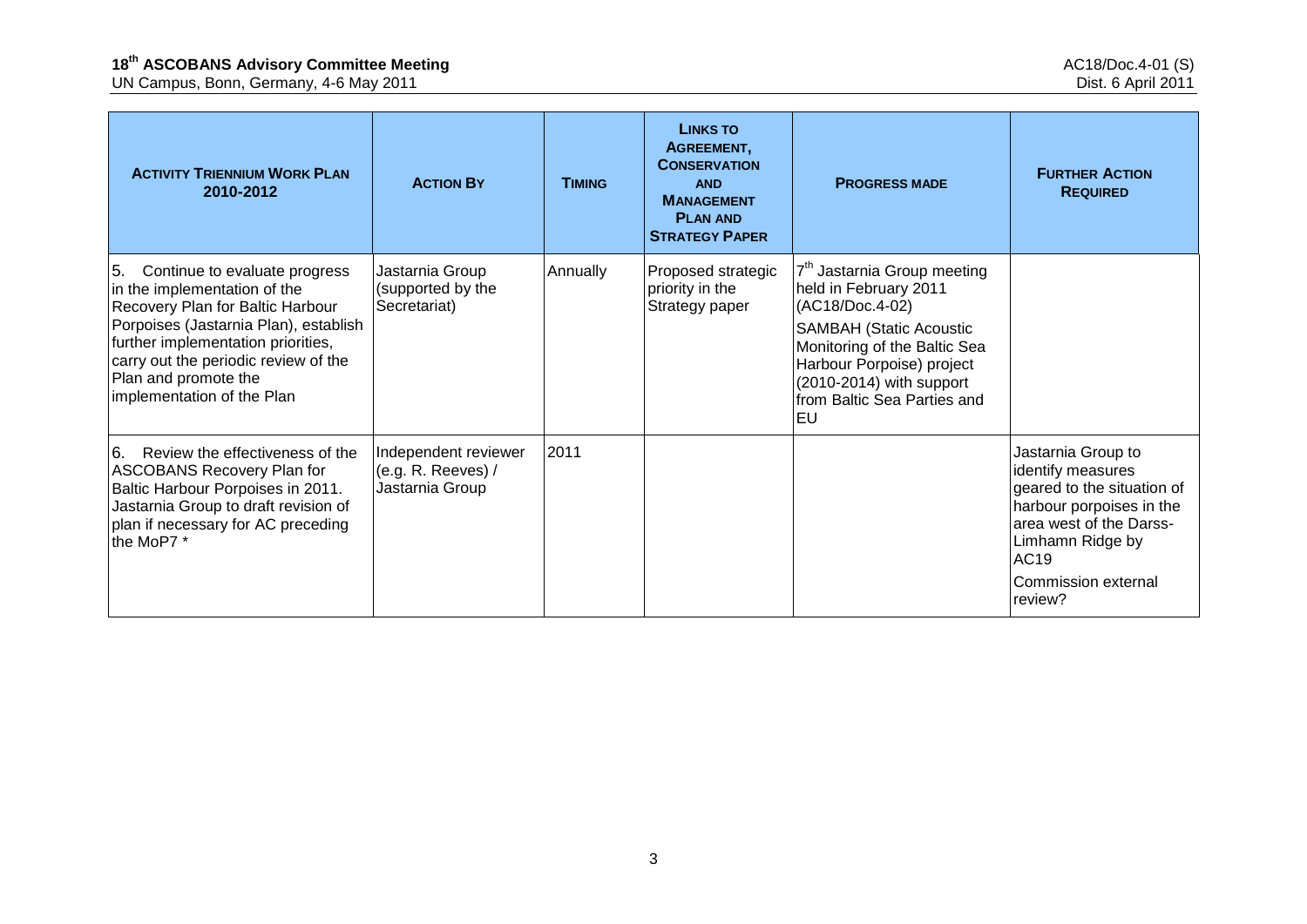| <b>ACTIVITY TRIENNIUM WORK PLAN</b><br>2010-2012                                                                                                                                                                                                                                                                                                                                                                                                                                                | <b>ACTION BY</b>                                                | <b>TIMING</b>                  | <b>LINKS TO</b><br>AGREEMENT,<br><b>CONSERVATION</b><br><b>AND</b><br><b>MANAGEMENT</b><br><b>PLAN AND</b><br><b>STRATEGY PAPER</b> | <b>PROGRESS MADE</b>                                                                                                                                                                                                                                                                                                                                    | <b>FURTHER ACTION</b><br><b>REQUIRED</b>                                                                                                                        |
|-------------------------------------------------------------------------------------------------------------------------------------------------------------------------------------------------------------------------------------------------------------------------------------------------------------------------------------------------------------------------------------------------------------------------------------------------------------------------------------------------|-----------------------------------------------------------------|--------------------------------|-------------------------------------------------------------------------------------------------------------------------------------|---------------------------------------------------------------------------------------------------------------------------------------------------------------------------------------------------------------------------------------------------------------------------------------------------------------------------------------------------------|-----------------------------------------------------------------------------------------------------------------------------------------------------------------|
| Incorporate the implications<br>7.<br>arising from the conclusions of the<br><b>ASCOBANS/HELCOM Small</b><br><b>Cetacean Population Structure</b><br>Workshops in the development of<br>the Jastarnia and North Sea harbour<br>porpoise action plans and potentially<br>other actions (to be elaborated by<br>the Advisory Committee), taking<br>particular note of the fact that the<br>western Baltic, Inner Danish Waters<br>and Kattegat areas are at present<br>not covered by either plan | <b>AC</b>                                                       | <b>AC17</b>                    |                                                                                                                                     | 6 <sup>th</sup> Jastarnia Group meeting<br>made recommendation to<br>AC contained in<br>AC17/Doc.4-01, detailed<br>explanation provided in<br>AC17/Doc.5-07<br>7 <sup>th</sup> Jastarnia Group meeting<br>considered matter further<br>(AC18/Doc.4-02)                                                                                                  | Jastarnia Group to<br>identify measures<br>geared to the situation of<br>harbour porpoises in the<br>area west of the Darss-<br>Limhamn Ridge by<br><b>AC19</b> |
| Promote and coordinate the<br>8.<br>implementation of the Conservation<br>Plan for Harbour Porpoises in the<br>North Sea, gather information on its<br>implementation and the results<br>obtained, inform the public and<br>evaluate the effectiveness of the<br>Plan every three years to update it*                                                                                                                                                                                           | Coordinator/Steering<br>Group (supported by<br>the Secretariat) | Throughout<br>the<br>triennium | Proposed strategic<br>priority in the<br>Strategy paper                                                                             | <b>Interim Coordinators</b><br>contracted in October 2009.<br>Final report contained in<br>AC18/Doc.4-06<br>North Sea Group<br>established at AC17 (ToR in<br>Annex 8 of AC17 Report);<br>progress report contained in<br>AC18/Doc.4-05<br>North Sea Plan Coordinator<br>consultancy advertised in<br>March 2011; deadline for<br>applications 15 April | Coordinators and North<br>Sea Group to report to<br><b>AC18</b><br>Secretariat to consult<br>North Sea Group in<br>selection of consultant                      |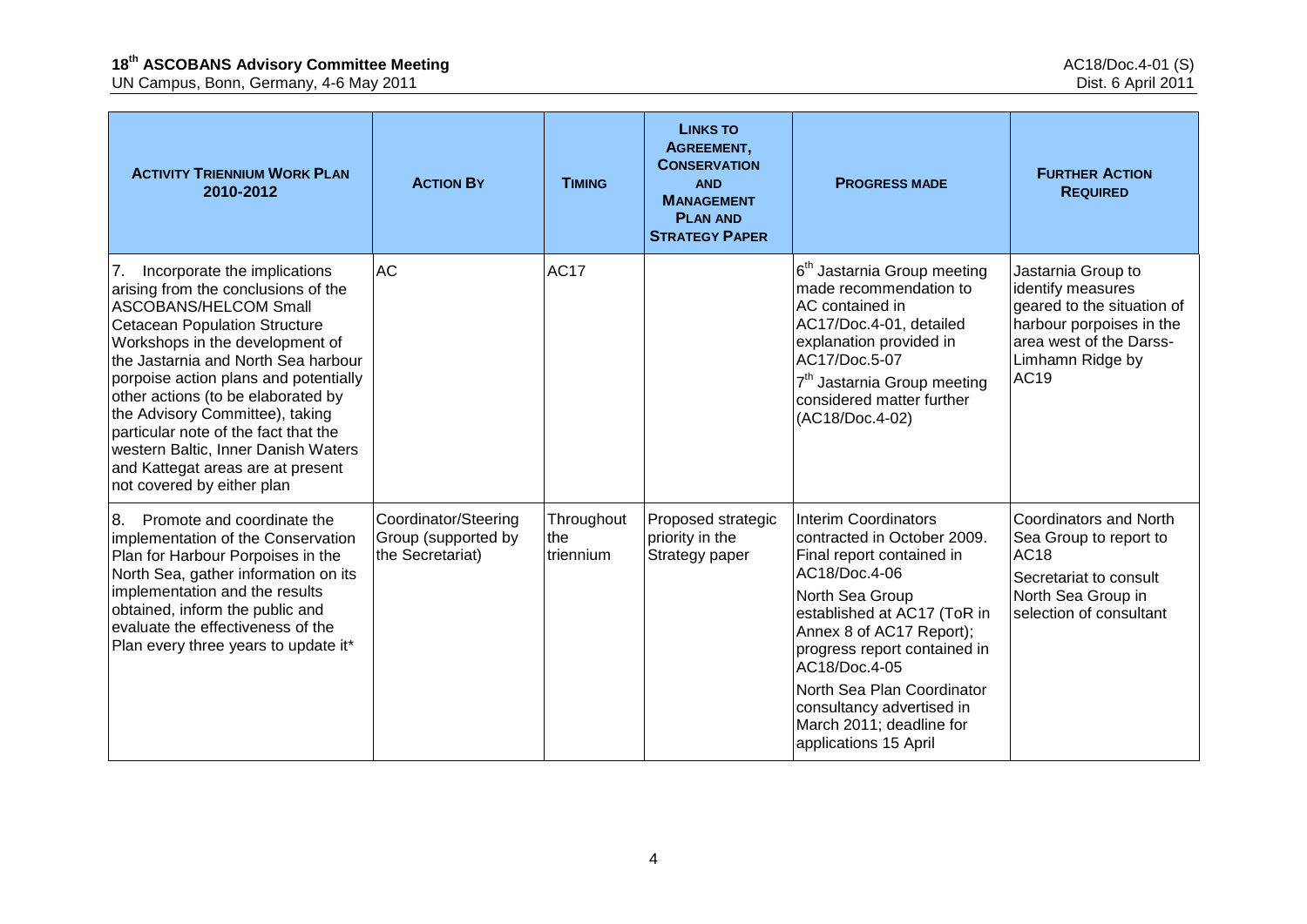| <b>ACTIVITY TRIENNIUM WORK PLAN</b><br>2010-2012                                                                                                                                                                                                                                      | <b>ACTION BY</b>                 | <b>TIMING</b>                  | <b>LINKS TO</b><br>AGREEMENT,<br><b>CONSERVATION</b><br><b>AND</b><br><b>MANAGEMENT</b><br><b>PLAN AND</b><br><b>STRATEGY PAPER</b> | <b>PROGRESS MADE</b>                                       | <b>FURTHER ACTION</b><br><b>REQUIRED</b> |  |  |  |
|---------------------------------------------------------------------------------------------------------------------------------------------------------------------------------------------------------------------------------------------------------------------------------------|----------------------------------|--------------------------------|-------------------------------------------------------------------------------------------------------------------------------------|------------------------------------------------------------|------------------------------------------|--|--|--|
| Continue to consider how the<br>9.<br>work of ASCOBANS should be<br>extended to take account of the new<br>Agreement Area, which includes<br>areas beyond national jurisdiction                                                                                                       | AC (supported by<br>Secretariat) | Throughout<br>the<br>triennium |                                                                                                                                     |                                                            |                                          |  |  |  |
| 10. Promote an informal Working<br>Group of the Advisory Committee<br>which shall summarise information<br>on large cetaceans in the Agreement<br>area and address aspects of their<br>conservation (in accordance with the<br>Terms of Reference proposed by<br>MOP6 for this group) | <b>AC</b>                        | Throughout<br>the<br>triennium |                                                                                                                                     | <b>Intersessional Working</b><br>Group established at AC17 | WG to report to AC18                     |  |  |  |
| 11. Review progress of bottlenose<br>dolphin project (TURSIOPS SEAs)<br>and guide as required                                                                                                                                                                                         | AC, led by UK                    |                                |                                                                                                                                     | Progress report contained in<br>AC17/Doc.6-04              | Update to be given to<br>AC18            |  |  |  |
| <b>ASCOBANS Meetings and Workshops</b>                                                                                                                                                                                                                                                |                                  |                                |                                                                                                                                     |                                                            |                                          |  |  |  |
| 12. Ensure the annual cycle of<br>Advisory Committee Meetings, with<br>papers circulated one month in<br>advance of the meetings                                                                                                                                                      | Secretariat                      | Annually                       | Article 4.2                                                                                                                         | All Secretariat documents<br>available in time for AC18    |                                          |  |  |  |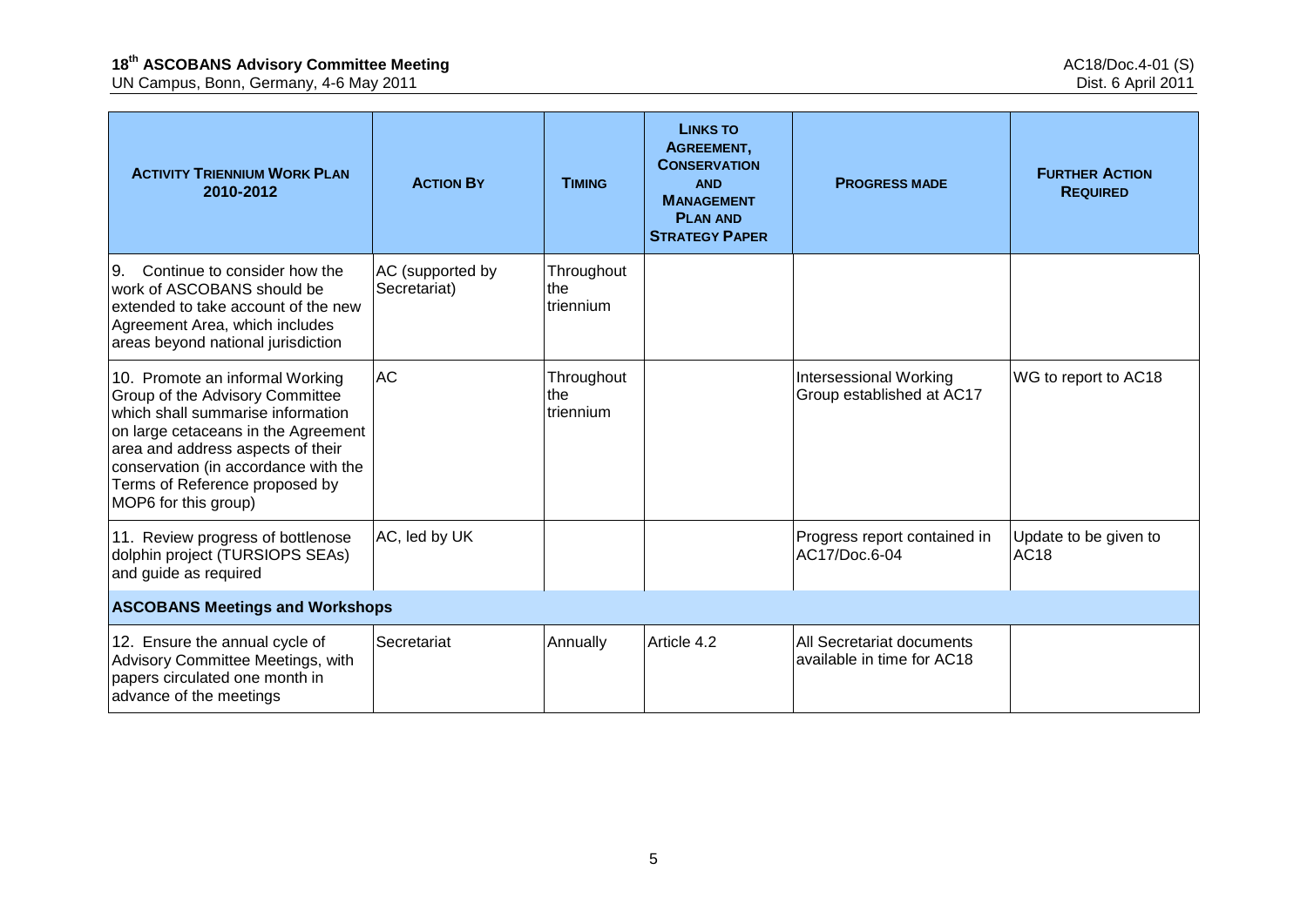UN Campus, Bonn, Germany, 4-6 May 2011 Dist. 6 April 2011

| <b>ACTIVITY TRIENNIUM WORK PLAN</b><br>2010-2012                                                                                                           | <b>ACTION BY</b> | <b>TIMING</b>                   | <b>LINKS TO</b><br>AGREEMENT,<br><b>CONSERVATION</b><br><b>AND</b><br><b>MANAGEMENT</b><br><b>PLAN AND</b><br><b>STRATEGY PAPER</b> | <b>PROGRESS MADE</b>                                                                                                                   | <b>FURTHER ACTION</b><br><b>REQUIRED</b>                                                                                                                                                |
|------------------------------------------------------------------------------------------------------------------------------------------------------------|------------------|---------------------------------|-------------------------------------------------------------------------------------------------------------------------------------|----------------------------------------------------------------------------------------------------------------------------------------|-----------------------------------------------------------------------------------------------------------------------------------------------------------------------------------------|
| 13. Seek to secure a host for the $7th$<br>Meeting of Parties at least a year in<br>advance of the meeting; otherwise<br>arrange for it to be held in Bonn | Secretariat      | 2011                            | Article 4.2                                                                                                                         |                                                                                                                                        | Parties to consider<br>hosting<br>Secretariat to make first<br>official call for hosts by<br>mid-2011                                                                                   |
| 14. Organize meetings of regional<br>working groups (Jastarnia Group,<br>North Sea Group) at intervals<br>defined in each group's ToR *                    | Secretariat      | Throughout<br>∣the<br>triennium | Article 4.1, 4.2                                                                                                                    | 7 <sup>th</sup> Jastarnia Group meeting<br>held in February 2011                                                                       |                                                                                                                                                                                         |
| 15. If required by AC, organize a<br>workshop, e.g. at an annual<br>conference of the ECS, on a topic of<br>priority interest to ASCOBANS *                | Secretariat      | During<br>  triennium           | 1. Habitat<br>Conservation and<br>Management                                                                                        | Joint ECS/ ASCOBANS/<br><b>ACCOBAMS Workshop on</b><br><b>Pollution and Marine</b><br>Mammals held on 20 March<br>2011 (AC18/Doc.5-01) | AC18 to consider topic for<br>2012; possibility to join in<br>workshop on the<br>implementation of the<br>cetacean component of<br>the Habitats Directive in<br><b>EU Member States</b> |

<u>.</u>

Activities marked with an asterisk may require additional funding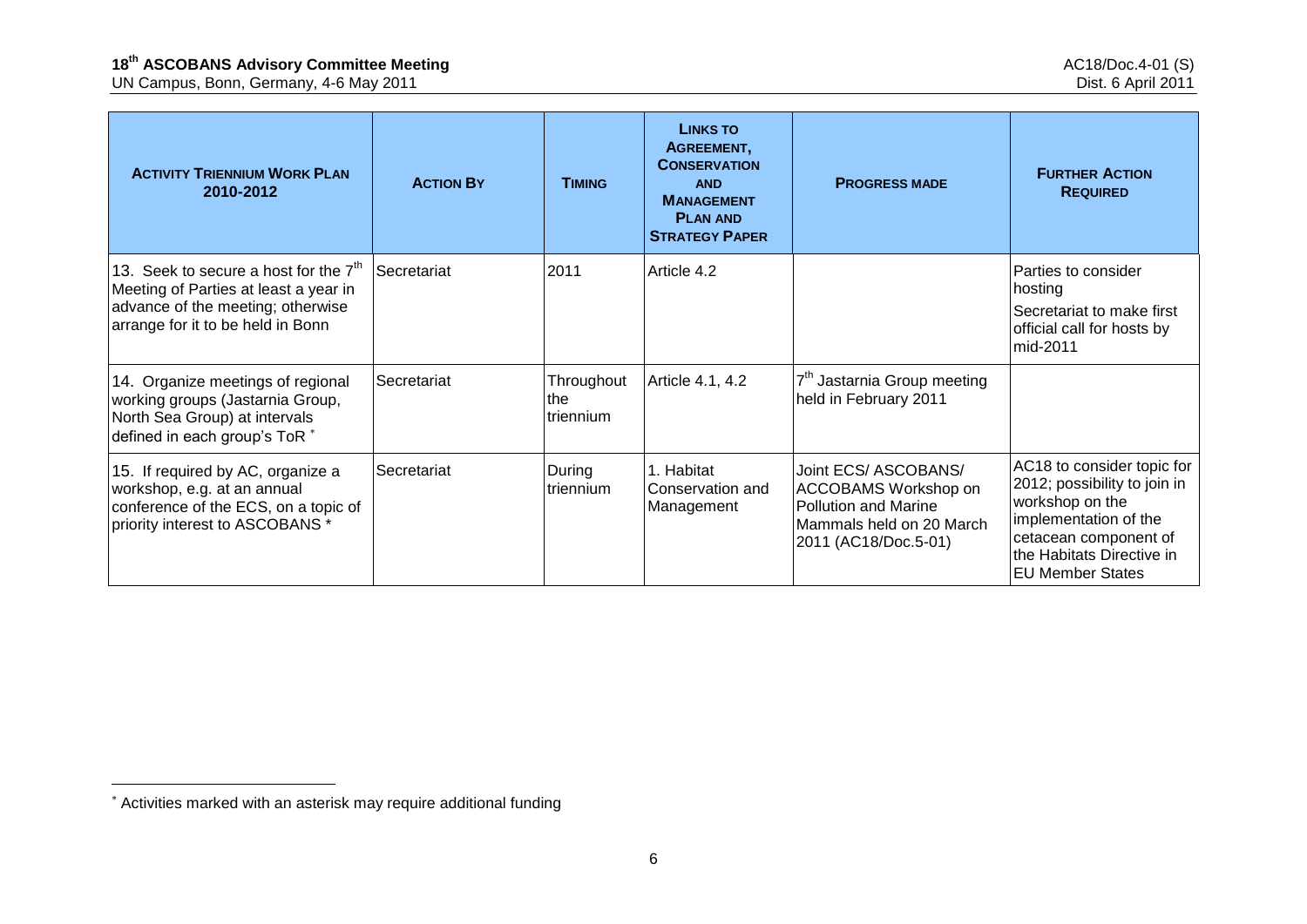| <b>ACTIVITY TRIENNIUM WORK PLAN</b><br>2010-2012                                                                                                                                                                                                                                                                                                                                                                                                                                                                                                                                                        | <b>ACTION BY</b>                 | <b>TIMING</b>                  | LINKS TO<br>AGREEMENT,<br><b>CONSERVATION</b><br><b>AND</b><br><b>MANAGEMENT</b><br><b>PLAN AND</b><br><b>STRATEGY PAPER</b> | <b>PROGRESS MADE</b>                                                                                                                                                                                                                                                                                         | <b>FURTHER ACTION</b><br><b>REQUIRED</b>                                                                                                                           |
|---------------------------------------------------------------------------------------------------------------------------------------------------------------------------------------------------------------------------------------------------------------------------------------------------------------------------------------------------------------------------------------------------------------------------------------------------------------------------------------------------------------------------------------------------------------------------------------------------------|----------------------------------|--------------------------------|------------------------------------------------------------------------------------------------------------------------------|--------------------------------------------------------------------------------------------------------------------------------------------------------------------------------------------------------------------------------------------------------------------------------------------------------------|--------------------------------------------------------------------------------------------------------------------------------------------------------------------|
| 16. In conjunction with the<br>European Cetacean Society and<br>North Sea Foundation, organize one<br>or more meetings to develop a<br>constructive dialogue with the<br>fisheries sector in the ASCOBANS<br>area, in order to aid the Parties to<br>progress bycatch mitigation<br>measures in an effective manner.<br>The first meeting is proposed to take<br>place at the Annual Conference of<br>the ECS in Stralsund in March 2010.<br>To initiate the process, an<br>intersessional Steering Group under<br>the Advisory Committee Chair shall<br>be established between MOP6 and<br><b>AC17</b> | AC (supported by<br>Secretariat) | Throughout<br>the<br>triennium | Proposed strategic<br>priority in the<br>Strategy paper                                                                      | <b>Intersessional Steering</b><br>Group established<br>Bycatch Workshop held on<br>20 March 2010<br><b>Bycatch Working Group</b><br>established at AC17 (ToR<br>see Annex 9 of AC17<br>Report)<br>Chair of Bycatch Working<br>Group attended North Sea<br>RAC Meeting in October<br>2010 (see AC18/Doc.7-01) | <b>ASCOBANS</b><br>representatives to be<br>sent to RACs and similar<br>fisheries meetings;<br>Parties to provide<br>funding<br>Working Group to report<br>to AC18 |
| 17. Propose priorities for the<br>coming triennium (2013-2015)                                                                                                                                                                                                                                                                                                                                                                                                                                                                                                                                          | <b>AC</b>                        | 2012                           |                                                                                                                              |                                                                                                                                                                                                                                                                                                              |                                                                                                                                                                    |
| <b>Budgetary and Administrative Issues</b>                                                                                                                                                                                                                                                                                                                                                                                                                                                                                                                                                              |                                  |                                |                                                                                                                              |                                                                                                                                                                                                                                                                                                              |                                                                                                                                                                    |
| 18. Report on budgetary and<br>administrative issues to each<br>meeting of the Advisory Committee                                                                                                                                                                                                                                                                                                                                                                                                                                                                                                       | Secretariat                      | Annually                       | Article 4.2                                                                                                                  | AC18/Doc.13-01<br>AC18/Doc.13-02                                                                                                                                                                                                                                                                             | Continue mid-year<br>report to Parties<br>Discontinue budget<br>outlines of the running<br>vear                                                                    |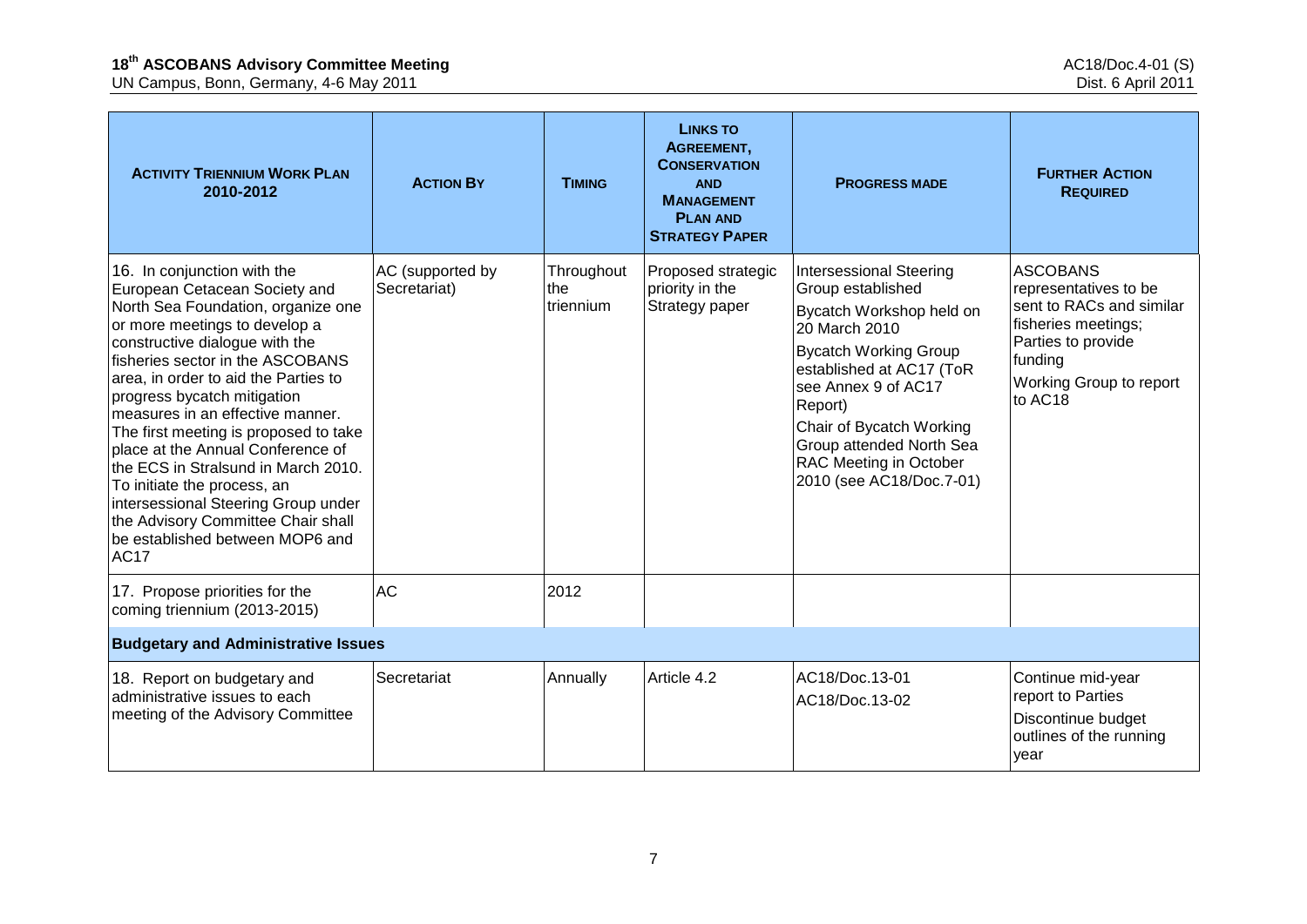| <b>ACTIVITY TRIENNIUM WORK PLAN</b><br>2010-2012                                                                                                                                 | <b>ACTION BY</b> | <b>TIMING</b>                  | <b>LINKS TO</b><br>AGREEMENT,<br><b>CONSERVATION</b><br><b>AND</b><br><b>MANAGEMENT</b><br><b>PLAN AND</b><br><b>STRATEGY PAPER</b> | <b>PROGRESS MADE</b>                                                                                  | <b>FURTHER ACTION</b><br><b>REQUIRED</b>                                                                                                  |
|----------------------------------------------------------------------------------------------------------------------------------------------------------------------------------|------------------|--------------------------------|-------------------------------------------------------------------------------------------------------------------------------------|-------------------------------------------------------------------------------------------------------|-------------------------------------------------------------------------------------------------------------------------------------------|
| 19. Present a draft budget for the<br>next triennium for consideration at<br>an Advisory Committee meeting at<br>least six months prior to the next<br><b>Meeting of Parties</b> | Secretariat / AC | 2012                           | Article 4.1, 4.2                                                                                                                    |                                                                                                       |                                                                                                                                           |
| 20. Prepare draft resolutions on<br>budgetary and administrative issues<br>for consideration at the last meeting<br>of the Advisory Committee prior to<br>MoP7                   | Secretariat / AC | 2012                           | Article 4.1, 4.2                                                                                                                    |                                                                                                       |                                                                                                                                           |
| 21. Encourage Parties and partner<br>organizations to provide voluntary<br>contributions for projects prioritised<br>by the AC or outreach initiatives                           | Secretariat      | Throughout<br>the<br>triennium | Article 4.1                                                                                                                         | Facilitated co-funding of<br>pinger project (Annex 2 to<br>AC17/6-02 rev.1) through<br>Friends of CMS | Parties to make<br>voluntary contributions,<br>e.g. for the continuation<br>of the North Sea<br>Coordinator consultancy<br>after mid-2012 |
| 22. Assist in developing funding<br>arrangements for projects covering<br>themes prioritised by the Advisory<br>Committee (see task 15) and<br><b>Meeting of Parties</b>         | Secretariat      | Throughout<br>the<br>triennium | Article 4.1                                                                                                                         | Funding agreements for 6<br>projects concluded since<br>AC17 (see AC18/Doc.6-01)                      |                                                                                                                                           |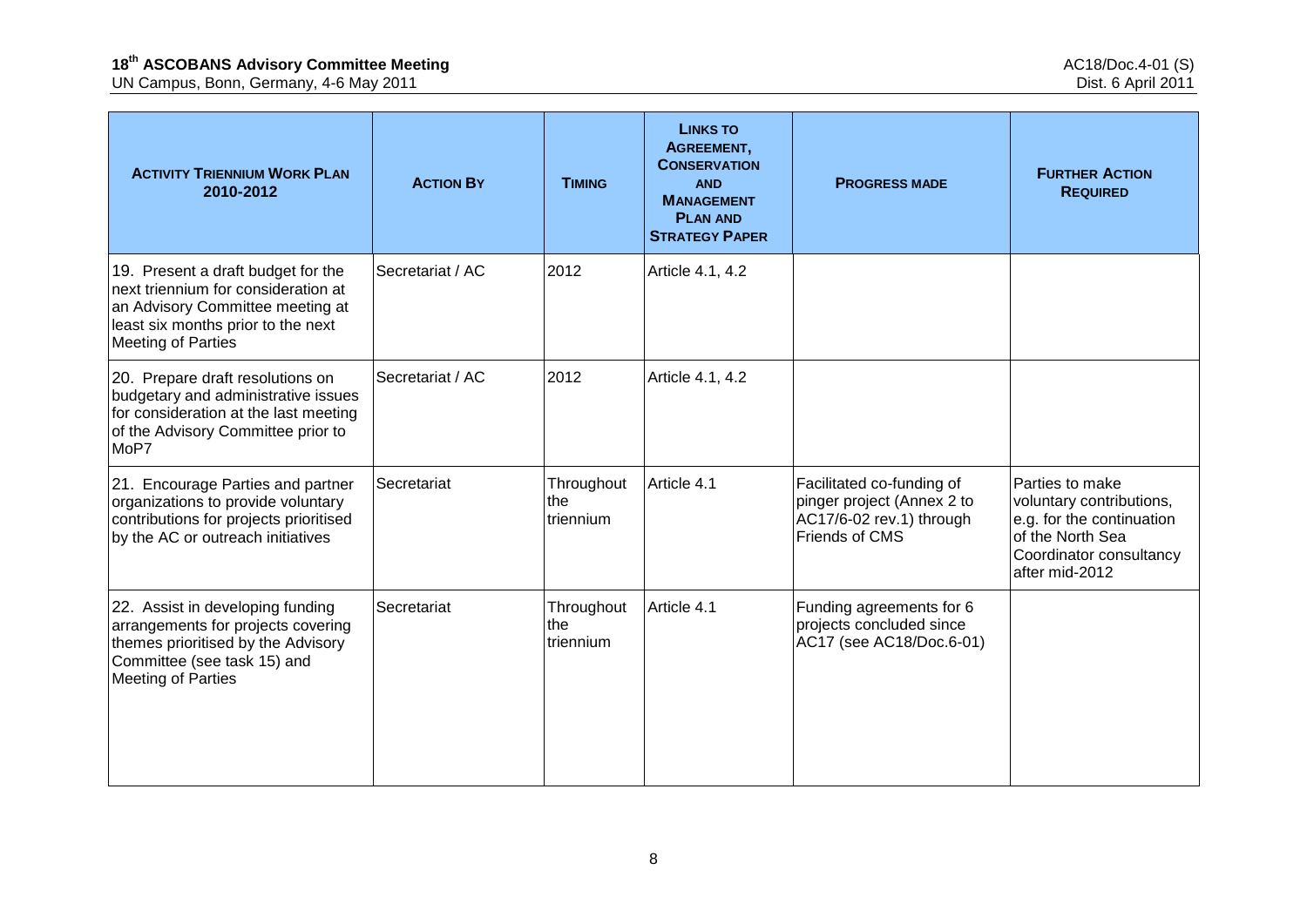| <b>ACTIVITY TRIENNIUM WORK PLAN</b><br>2010-2012                                                                                         | <b>ACTION BY</b>                       | <b>TIMING</b>                  | <b>LINKS TO</b><br>AGREEMENT,<br><b>CONSERVATION</b><br><b>AND</b><br><b>MANAGEMENT</b><br><b>PLAN AND</b><br><b>STRATEGY PAPER</b> | <b>PROGRESS MADE</b>                                                                                                                                                                                                                           | <b>FURTHER ACTION</b><br><b>REQUIRED</b>                                                                                                                                                       |
|------------------------------------------------------------------------------------------------------------------------------------------|----------------------------------------|--------------------------------|-------------------------------------------------------------------------------------------------------------------------------------|------------------------------------------------------------------------------------------------------------------------------------------------------------------------------------------------------------------------------------------------|------------------------------------------------------------------------------------------------------------------------------------------------------------------------------------------------|
| <b>Communication, Education and Public Awareness</b>                                                                                     |                                        |                                |                                                                                                                                     |                                                                                                                                                                                                                                                |                                                                                                                                                                                                |
| 23. Develop a co-ordinated<br>outreach programme, focussing<br>particularly on activities that can help<br>achieve the aims of ASCOBANS* | Secretariat/AC                         | 2010                           | Proposed strategic<br>priority in the<br>Strategy paper                                                                             | CEPA Plan adopted (Annex<br>11 of AC17 Report)                                                                                                                                                                                                 | Parties to develop<br>national material for<br>outreach to fishermen<br>Secretariat to use<br>material from draft<br>fisheries leaflet for<br>further development of<br>website AC17/Doc.4-03) |
| 24. Report on outreach and<br>communication issues to each<br>meeting of the Advisory Committee                                          | Secretariat                            | Annually                       | Article 4.2                                                                                                                         | AC18/Doc.4-09                                                                                                                                                                                                                                  |                                                                                                                                                                                                |
| 25. Develop and implement CEPA<br>to raise awareness of issues related<br>to cetacean conservation in the<br>Agreement Area*             | Secretariat / Parties<br>and observers | Throughout<br>the<br>triennium | 5. Information and<br>education                                                                                                     | CEPA Plan adopted (Annex<br>11 of AC17 Report)<br>Financial provision for<br>planning of publication<br>and/or events marking the<br>20 <sup>th</sup> anniversary of<br>ASCOBANS in 2012 made<br>through German voluntary<br>contribution 2011 | Parties to give guidance<br>on desired<br>commemoration of the<br>20 <sup>th</sup> anniversary<br>Parties to support<br>related activities with<br>voluntary contributions                     |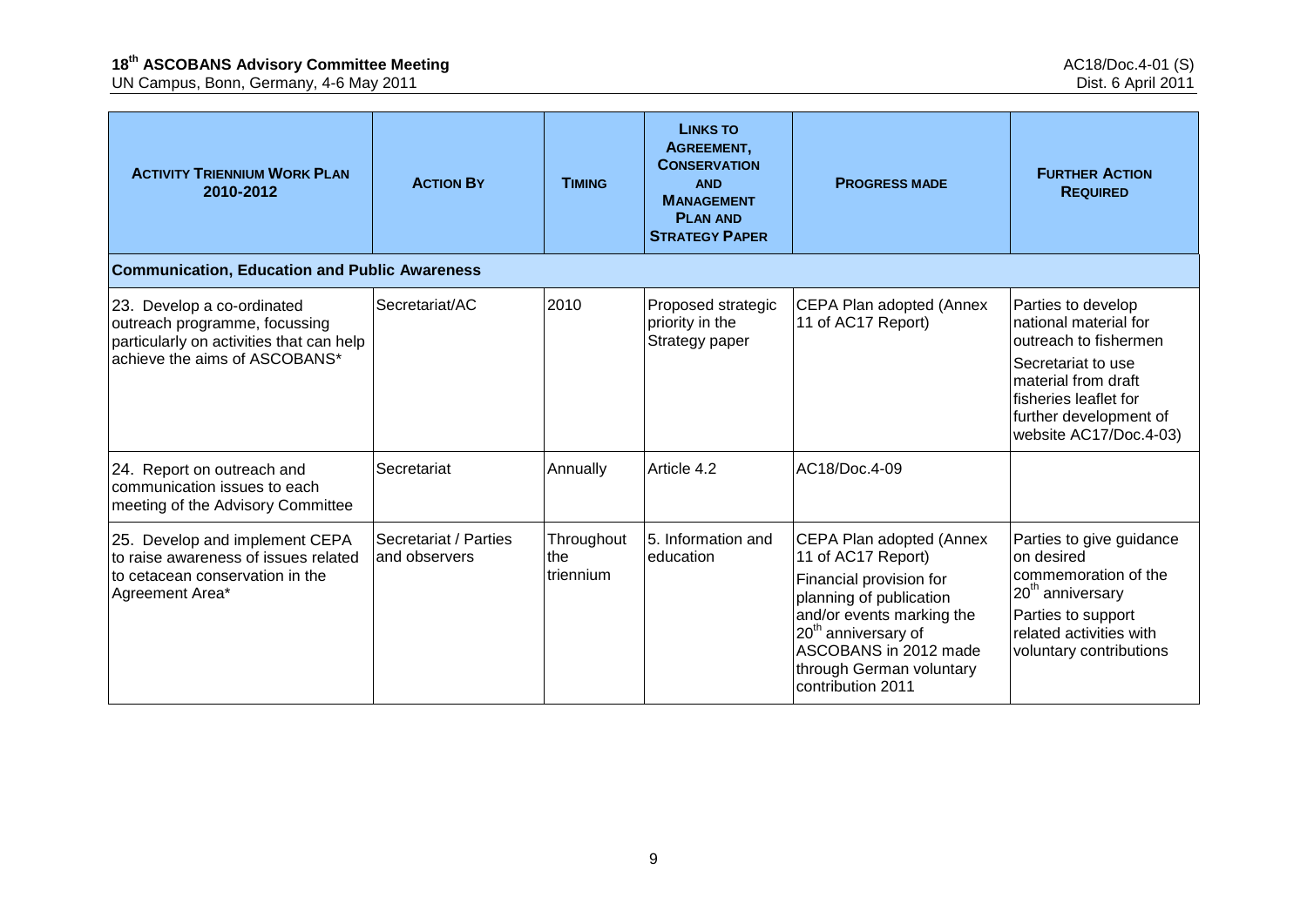| <b>ACTIVITY TRIENNIUM WORK PLAN</b><br>2010-2012                                                                                                                                                             | <b>ACTION BY</b> | <b>TIMING</b>                  | <b>LINKS TO</b><br>AGREEMENT,<br><b>CONSERVATION</b><br><b>AND</b><br><b>MANAGEMENT</b><br><b>PLAN AND</b><br><b>STRATEGY PAPER</b> | <b>PROGRESS MADE</b>                                                                                                                                                                                                                                                             | <b>FURTHER ACTION</b><br><b>REQUIRED</b>                                                                                                     |
|--------------------------------------------------------------------------------------------------------------------------------------------------------------------------------------------------------------|------------------|--------------------------------|-------------------------------------------------------------------------------------------------------------------------------------|----------------------------------------------------------------------------------------------------------------------------------------------------------------------------------------------------------------------------------------------------------------------------------|----------------------------------------------------------------------------------------------------------------------------------------------|
| 26. Continue to update and<br>translate ASCOBANS information<br>material into the languages of both<br>Party and non-Party Range States*                                                                     | Secretariat      | Throughout<br>the<br>triennium | 5. Information and<br>education                                                                                                     | <b>Revised ASCOBANS leaflet</b><br>available in all languages of<br>the Agreement Area; reprints<br>in selected languages<br>underway<br>German language exhibition<br>produced in 2 sets<br>New website contains basic<br>information in all languages<br>of the Agreement Area | Development/<br>finalization of further<br>language versions of the<br>exhibition                                                            |
| 27. Continue to develop the<br>ASCOBANS website, aiming to meet<br>the needs of a wide range of target<br>audiences and including educational<br>material*                                                   | Secretariat      | Throughout<br>the<br>triennium | 5. Information and<br>education                                                                                                     | New website online at<br>www.ascobans.info to gather<br>comments from Parties and<br>partners; includes extended<br>and new sections<br>Plans for further<br>enhancement outlined in<br>AC18/Doc.4-09                                                                            | Incorporate comments<br>and finalize new<br>website; relocate to<br>www.ascobans.org<br>Develop section with<br>information for<br>fishermen |
| 28. Collaborate with partner<br>organizations to develop joint<br>actions in educational and<br>promotional activities, and create<br>synergy to provide added value<br>while avoiding duplication of effort | Secretariat      | Throughout<br>the<br>triennium | 5. Information and<br>education                                                                                                     | Joint ASCOBANS/SAMBAH<br>leaflet has been produced in<br>all project languages funded<br>through German voluntary<br>contribution 2010                                                                                                                                           |                                                                                                                                              |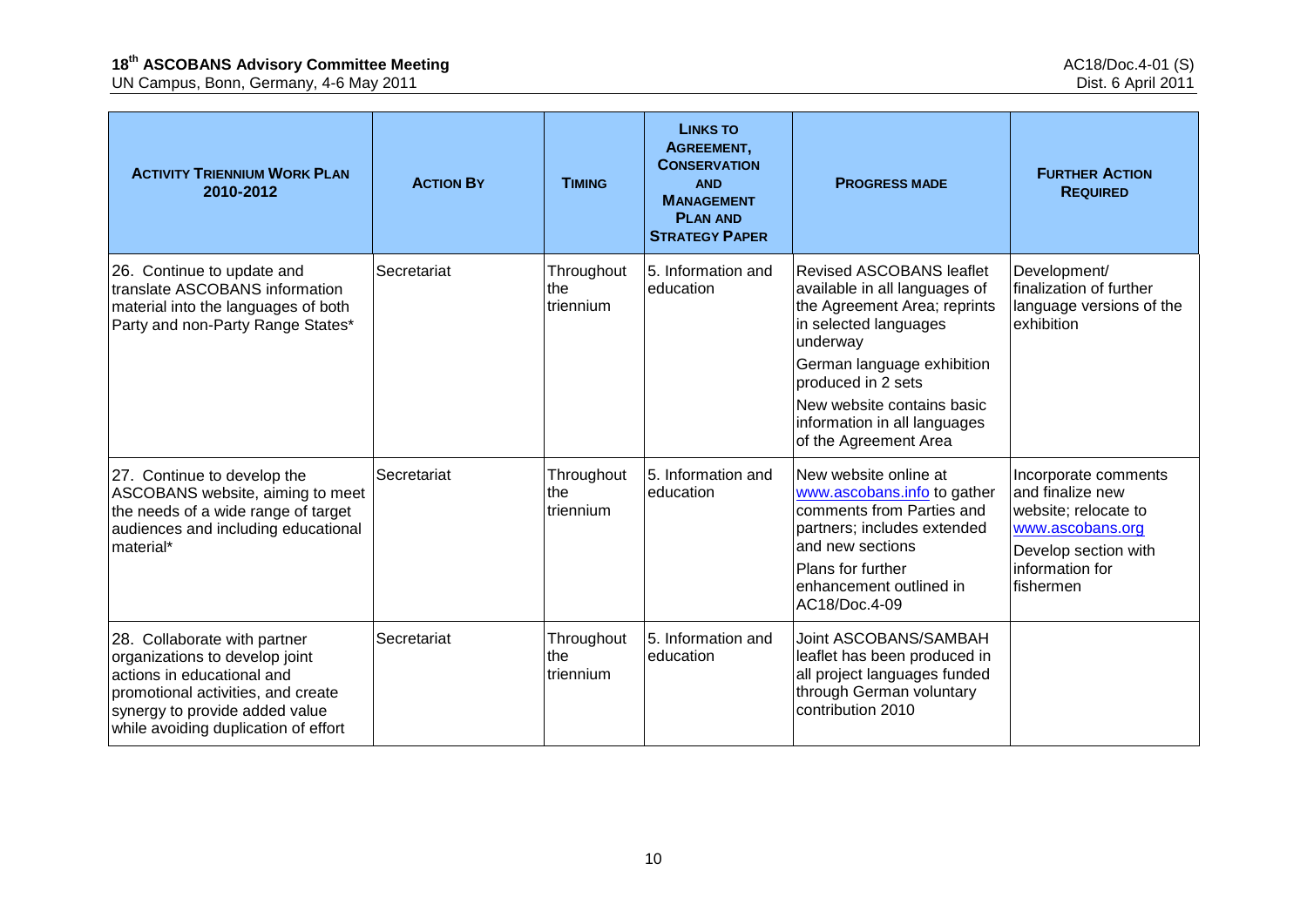| <b>ACTIVITY TRIENNIUM WORK PLAN</b><br>2010-2012                                                                                                                                                                                                                              | <b>ACTION BY</b> | <b>TIMING</b>                  | <b>LINKS TO</b><br>AGREEMENT,<br><b>CONSERVATION</b><br><b>AND</b><br><b>MANAGEMENT</b><br><b>PLAN AND</b><br><b>STRATEGY PAPER</b> | <b>PROGRESS MADE</b>                                                                                                                                                                                                                                               | <b>FURTHER ACTION</b><br><b>REQUIRED</b>                                                                           |
|-------------------------------------------------------------------------------------------------------------------------------------------------------------------------------------------------------------------------------------------------------------------------------|------------------|--------------------------------|-------------------------------------------------------------------------------------------------------------------------------------|--------------------------------------------------------------------------------------------------------------------------------------------------------------------------------------------------------------------------------------------------------------------|--------------------------------------------------------------------------------------------------------------------|
| 29. Assess the need for targeted<br>information material on conservation<br>issues facing small cetaceans in the<br>region in consultation with Parties<br>and appropriate other bodies, and<br>develop material as necessary in<br>close cooperation with these<br>partners* | Secretariat      | Throughout<br>the<br>triennium | 5. Information and<br>education                                                                                                     | Related recommendations<br>made in AC17/Doc.4-03                                                                                                                                                                                                                   |                                                                                                                    |
| <b>Cooperation with other Organizations</b>                                                                                                                                                                                                                                   |                  |                                |                                                                                                                                     |                                                                                                                                                                                                                                                                    |                                                                                                                    |
| 30. Identify priorities and improve<br>co-operation between ASCOBANS<br>and the European Union institutions                                                                                                                                                                   | AC / Secretariat | Throughout<br>the<br>triennium | Article 4.1, 4.2,<br>Proposed strategic<br>priority in the<br>Strategy paper                                                        | AC representation at the<br>ongoing DG-ENV process to<br>determine "good<br>environmental status" as<br>goal of the Marine Strategy<br><b>Framework Directive</b>                                                                                                  | Mission of Acting<br><b>Executive Secretary to</b><br>Brussels in mid-May<br>2011                                  |
| 31. Ensure close collaboration with<br>the Secretariats of CMS and other<br>CMS Regional Agreements on all<br>issues of mutual interest, and<br>contribute to the process of defining<br>the future shape of CMS                                                              | Secretariat      | Throughout<br>the<br>triennium | Article 4.1, 4.2                                                                                                                    | Ongoing<br>The Parties' position<br>regarding the proposed<br>extension of the<br><b>ACCOBAMS</b> Area presented<br>at ACCOBAMS MOP4<br>Secretariat represented at<br>ACCOBAMS SC7 (see<br>AC18/Doc.7-01)<br>Secretariat represented at<br>Meetings of the ISWGoFS | Examine the feasibility<br>of a joint CMS Family<br>workshop on a subject<br>of common interest such<br>as bycatch |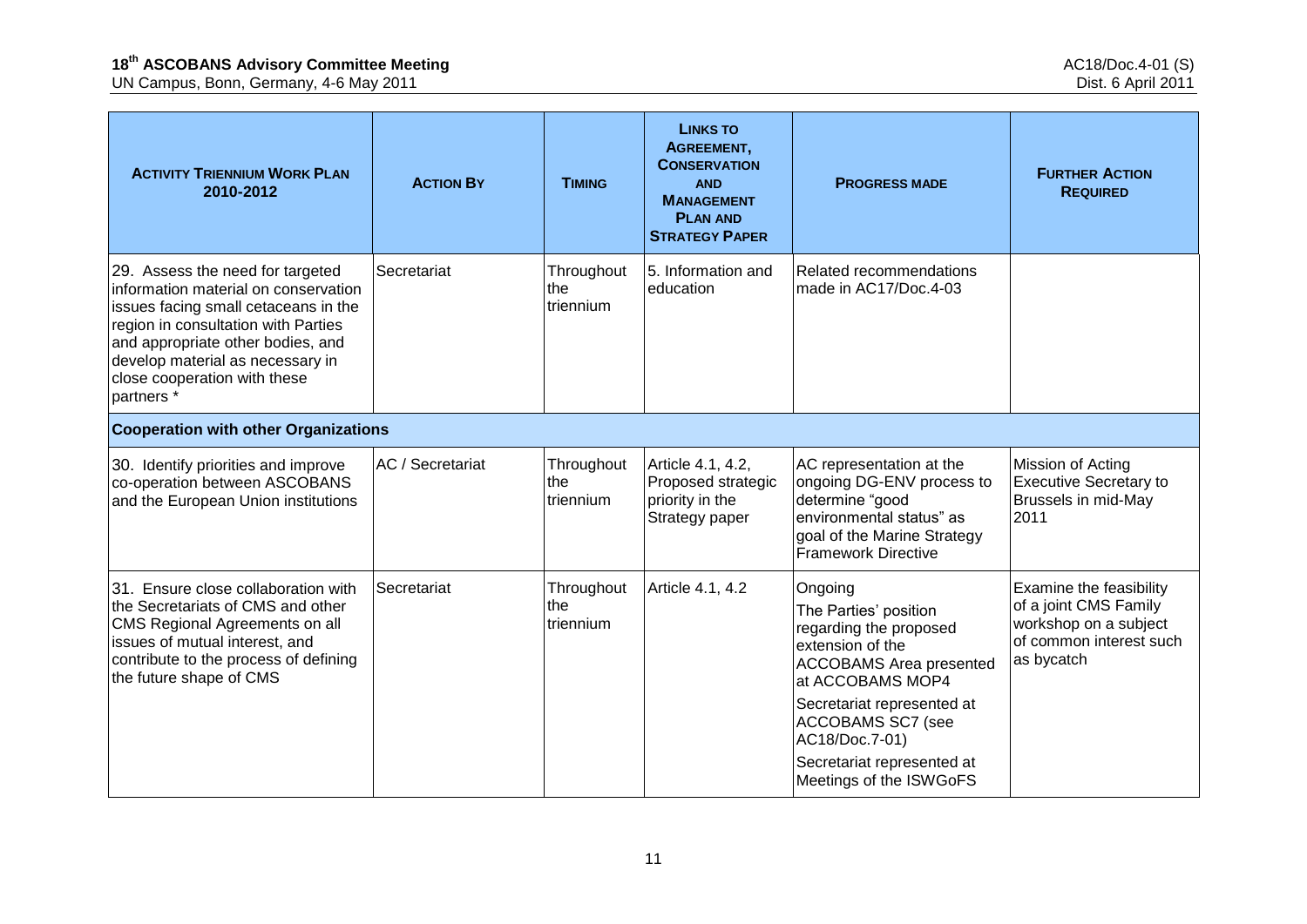| <b>ACTIVITY TRIENNIUM WORK PLAN</b><br>2010-2012                                                                                                                                                                                                            | <b>ACTION BY</b>                 | <b>TIMING</b>                  | <b>LINKS TO</b><br>AGREEMENT,<br><b>CONSERVATION</b><br><b>AND</b><br><b>MANAGEMENT</b><br><b>PLAN AND</b><br><b>STRATEGY PAPER</b> | <b>PROGRESS MADE</b>                                                                                                                                    | <b>FURTHER ACTION</b><br><b>REQUIRED</b>                                                                                     |
|-------------------------------------------------------------------------------------------------------------------------------------------------------------------------------------------------------------------------------------------------------------|----------------------------------|--------------------------------|-------------------------------------------------------------------------------------------------------------------------------------|---------------------------------------------------------------------------------------------------------------------------------------------------------|------------------------------------------------------------------------------------------------------------------------------|
| 32. Seek to cooperate with the<br><b>HELCOM Secretariat in the creation</b><br>and maintenance of a joint Baltic<br>harbour porpoise database as part<br>of HELCOM's online information<br>system <sup>*</sup>                                              | Jastarnia Group /<br>Secretariat | Throughout<br>the<br>triennium | Article 4.1, 4.2                                                                                                                    | Project concluded; system<br>online (final report contained<br>in AC17/Doc.6-01 rev.1)                                                                  | Parties to ensure<br>relevant data is reported<br>to HELCOM                                                                  |
| 33. Continue to invite<br>intergovernmental bodies such as<br>IWC, ICES, CMS, HELCOM,<br>NAMMCO, OSPAR, ACCOBAMS,<br>the European Commission and other<br>relevant international organizations<br>to send representatives to Advisory<br>Committee meetings | Secretariat                      | Annually                       | Article 4.1, 4.2                                                                                                                    | Invitations and reminders<br>sent for AC18                                                                                                              |                                                                                                                              |
| 34. Ensure that the chairs of the<br>Advisory Committee receive<br>invitations to meetings of CMS and<br>other CMS Regional Agreements                                                                                                                      | Secretariat                      | Throughout<br>the<br>triennium | Article 4.1, 4.2                                                                                                                    | Contact details included in<br>CMS database                                                                                                             |                                                                                                                              |
| 35. Explore the possibilities of<br>further developing positive<br>relationships with other<br>stakeholders, especially the fishing<br>industry and Regional Advisory<br>Councils                                                                           | AC / Secretariat                 | Throughout<br>the<br>triennium | Article 4.1, 4.2                                                                                                                    | Bycatch Workshop held on<br>20 March 2010<br>Chair of Bycatch Working<br>Group attended North Sea<br>RAC Meeting in October<br>2010 (see AC18/Doc.7-01) | <b>ASCOBANS</b><br>representatives to be<br>sent to RACs and similar<br>fisheries meetings;<br>Parties to provide<br>funding |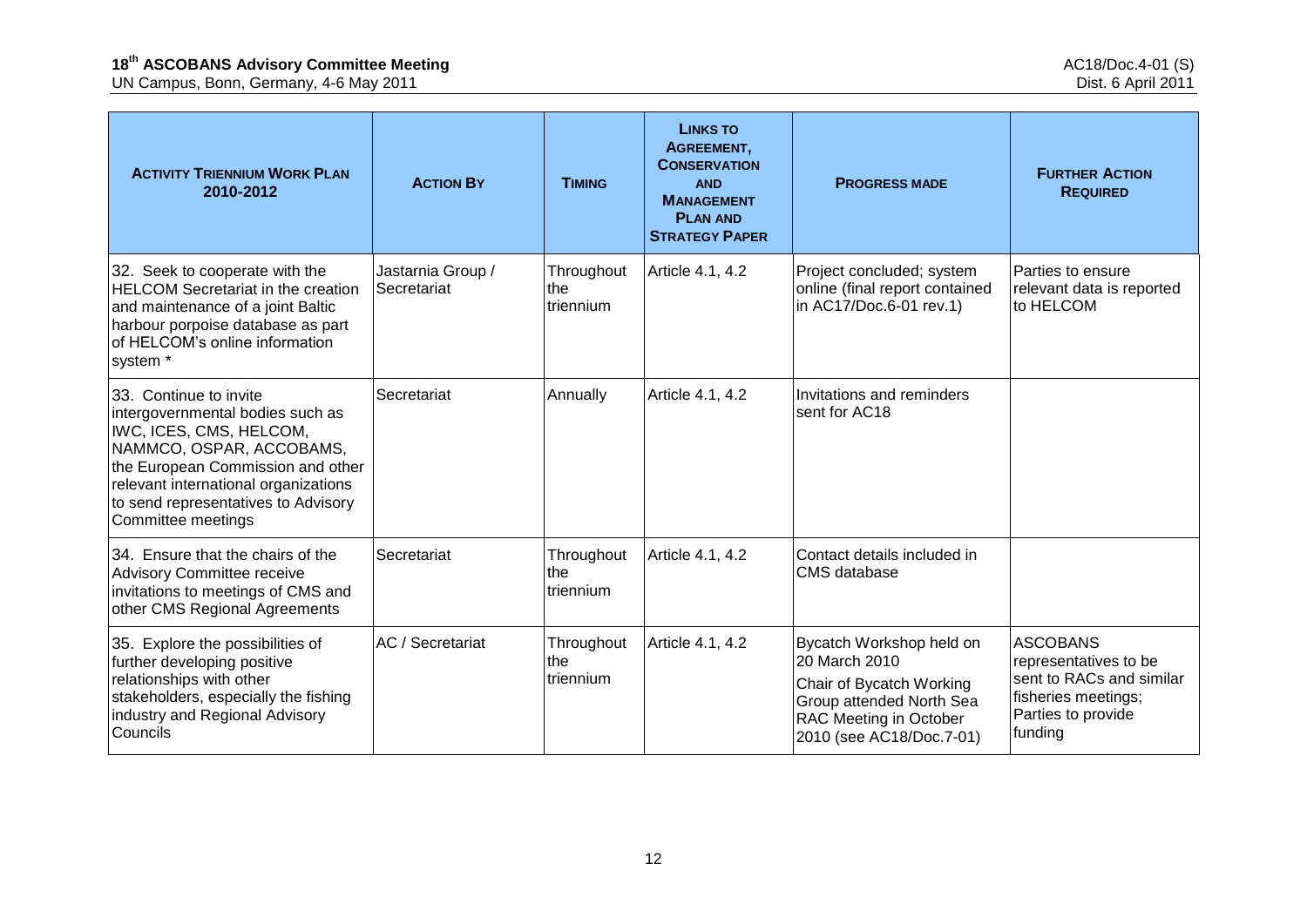| <b>ACTIVITY TRIENNIUM WORK PLAN</b><br>2010-2012                                                                                                                                                           | <b>ACTION BY</b> | <b>TIMING</b>                  | <b>LINKS TO</b><br>AGREEMENT,<br><b>CONSERVATION</b><br><b>AND</b><br><b>MANAGEMENT</b><br><b>PLAN AND</b><br><b>STRATEGY PAPER</b> | <b>PROGRESS MADE</b>                                                                                     | <b>FURTHER ACTION</b><br><b>REQUIRED</b>                                          |  |  |  |
|------------------------------------------------------------------------------------------------------------------------------------------------------------------------------------------------------------|------------------|--------------------------------|-------------------------------------------------------------------------------------------------------------------------------------|----------------------------------------------------------------------------------------------------------|-----------------------------------------------------------------------------------|--|--|--|
| 36. Compile for each meeting of the<br>Advisory Committee a list of Dates<br>of Interest                                                                                                                   | Secretariat      | Annually                       | Article 4.1, 4.2                                                                                                                    | AC18/Doc.7-02                                                                                            | Representatives to<br>report back to AC19                                         |  |  |  |
| 37. Insofar as budgetary provisions<br>and guidance by the Advisory<br>Committee allow for it, ensure<br>proper representation at an<br>appropriate level at meetings of<br>other relevant organizations * | Secretariat      | Throughout<br>the<br>triennium | Article 4.1                                                                                                                         | Reports of representatives of<br>ASCOBANS at meetings<br>contained in AC18/Doc.7-01                      |                                                                                   |  |  |  |
| 38. Continue and improve effective<br>communication with non-<br>governmental and international<br>organizations, such as OSPAR,<br>HELCOM, ICES, ACCOBAMS, CBD<br>and IWC                                 | Secretariat / AC | Throughout<br>the<br>triennium | Article 4.1, 4.2                                                                                                                    | Ongoing<br>Secretariat represented at<br>MOP4 and SC7 of<br>ACCOBAMS; areas for joint<br>work identified | AC18 to endorse<br>proposals for<br>cooperation with<br><b>ACCOBAMS</b>           |  |  |  |
| <b>Institutional Issues</b>                                                                                                                                                                                |                  |                                |                                                                                                                                     |                                                                                                          |                                                                                   |  |  |  |
| 39. Promote the Agreement and its<br>aims in Parties, Range States and<br>with other relevant players *                                                                                                    | Secretariat      | Throughout<br>the<br>triennium | Article 4.1                                                                                                                         | Ongoing                                                                                                  |                                                                                   |  |  |  |
| 40. Promote accession of non-Party<br>Range States and the European<br>Commission to the Agreement                                                                                                         | Secretariat      | Throughout<br>the<br>triennium | Article 4.1                                                                                                                         | Facilitated participation of<br>ASCOBANS in 2010 Treaty<br>Event of the UN Secretary<br>General          | Mission of Acting<br><b>Executive Secretary to</b><br>Brussels in mid-May<br>2011 |  |  |  |